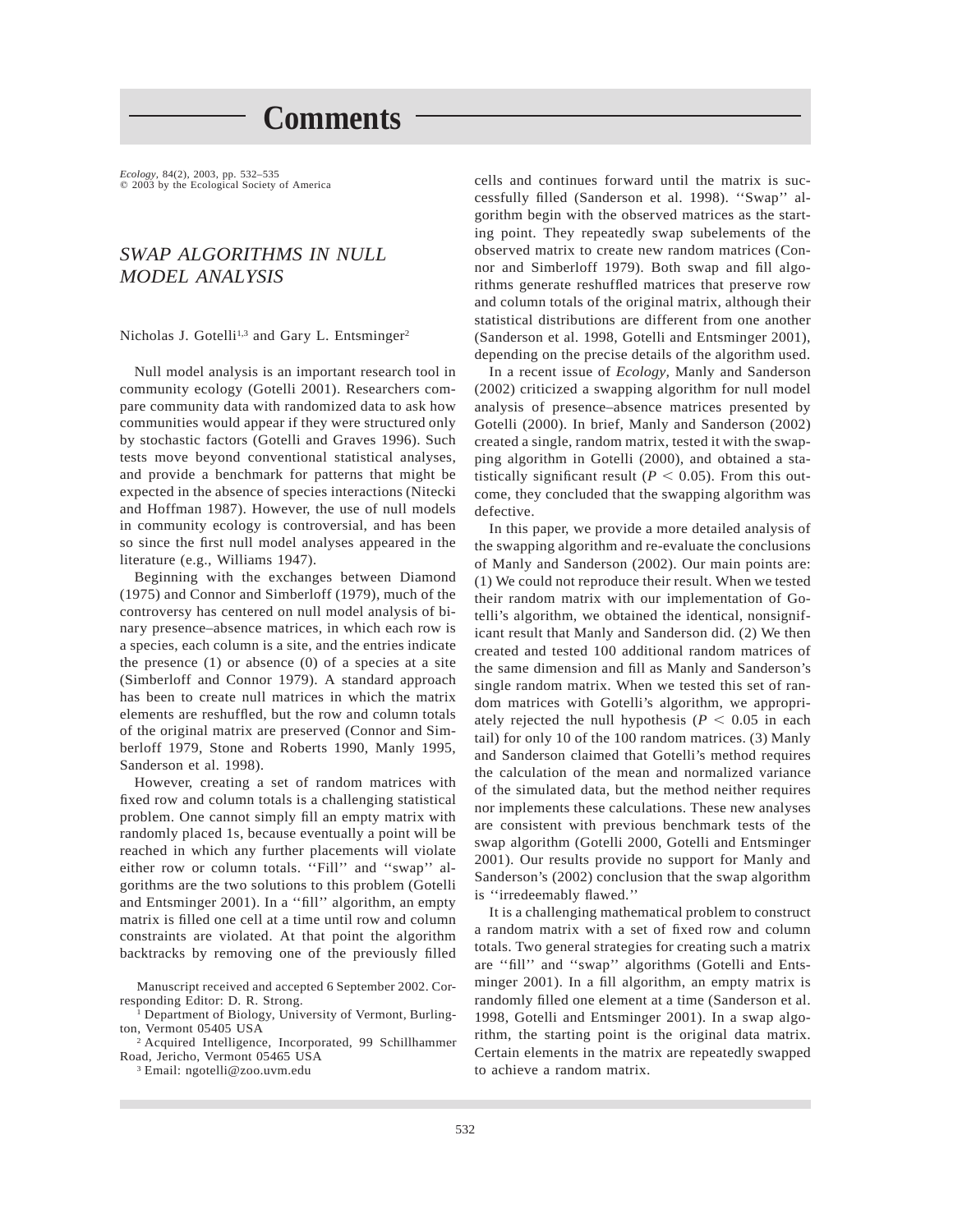Swap algorithms seek out submatrices of the following form:

$$
\begin{array}{cc}\n01 & \text{or} & 10 \\
10 & 01\n\end{array}
$$

The elements of these submatrices (which do not have to be physically adjacent) can be interchanged to create a new random matrix, but the row and column totals of the original matrix will always be preserved. The algorithm is like a tiled picture puzzle, in which adjacent tiles are repeatedly swapped to create a random rearrangement of the original picture.

Gotelli (2000) and Manly (1995) used two slightly different versions of the swap. Gotelli (2000) used 1000 initial swaps from the original matrix to remove transient effects, and then retained the next set of 1000 swaps to form the null set. Manly (1995) used no initial swaps, but created two swapping sequences of random length, each beginning from the original matrix. The two sequences were combined to produce a set of 1000 null matrices. Manly's (1995) method is based on the theoretical work of Besag and Clifford (1989) for estimating tail probabilities from simulated distributions; Gotelli's method simply treats the set of matrices as a random sample of all possible matrices with fixed row and column totals. Following Manly and Sanderson (2002), we refer to these two algorithms as the ''Gotelli Swap'' and the ''Manly Swap.'' A third approach is to use the Gotelli Swap to create a single random matrix without retaining any of the consecutive matrices in the null set. A fresh start is taken with another set of swaps for the next random matrix. In this ''Independent Swap,'' there is no serial correlation between matrices, which are each produced by unique swapping sequences (Gotelli and Entsminger 2001).

Manly and Sanderson (2002) created a single 15  $\times$ 15 presence–absence matrix and randomly filled it with 1s and 0s. When they tested it 20 times with the Manly Swap, they rejected the null hypothesis  $(P < 0.05)$  three times, with an average *P* value of 0.071. When they tested the same matrix 20 times with the Gotelli Swap, they rejected the null hypothesis every time, with an average *P* value of 0.041. Based on this result, Manly and Sanderson (2002) concluded that the Gotelli Swap was defective.

We disagree with their conclusions based on three substantive points.

First, Manly and Sanderson (2002:582) claim that tail probabilities in the Gotelli Swap are calculated by comparison with the mean and standard deviation of the simulated matrices. This is incorrect. We simply compare the observed community co-occurrence index with its position in the tail of the simulated distribution, as is standard in Monte Carlo testing (Manly l991). We

| Result<br>no.           | Tail<br>probability | Average<br>$C$ score | 1SD     |
|-------------------------|---------------------|----------------------|---------|
| 1                       | 0.088               | 13.775               | 0.092   |
| $\overline{\mathbf{c}}$ | 0.086               | 13.772               | 0.088   |
| 3                       | 0.075               | 13.763               | 0.091   |
| $\overline{4}$          | 0.119               | 13.782               | 0.107   |
| 5                       | 0.063               | 13.752               | 0.093   |
| 6                       | 0.070               | 13.765               | 0.089   |
| 7                       | 0.079               | 13.771               | 0.090   |
| 8                       | 0.073               | 13.756               | 0.095   |
| 9                       | 0.069               | 13.770               | 0.091   |
| 10                      | 0.056               | 13.757               | 0.085   |
| 11                      | 0.091               | 13.772               | 0.094   |
| 12                      | 0.073               | 13.762               | 0.090   |
| 13                      | 0.075               | 13.760               | 0.093   |
| 14                      | 0.076               | 13.775               | 0.092   |
| 15                      | 0.084               | 13.772               | 0.090   |
| 16                      | 0.072               | 13.771               | 0.094   |
| 17                      | 0.055               | 13.751               | 0.090   |
| 18                      | 0.087               | 13.767               | 0.092   |
| 19                      | 0.081               | 13.768               | 0.093   |
| 20                      | 0.108               | 13.785               | 0.091   |
| Average                 | 0.079               | 13.767               | 0.092   |
| 1 sd                    | (0.015)             | (0.009)              | (0.004) |

*Notes:* The random data matrix in Manly and Sanderson (2002: Table 1) was used, and our calculation of the observed *C* score ( $C = 13.9429$ ) agrees with that reported by Manly and Sanderson (2002). Each of the 20 trials is based on 1000 simulated matrices. The tail probability, average *C* score, and standard deviation of the *C* score for each trial are presented, as in Sanderson and Manly (2002). Grand averages and standard deviations (in parentheses) are given in the last two rows. These results should be compared to Manly and Sanderson (2002: Table 3), in which the same algorithm was implemented, but the null hypothesis was rejected in all 20 trials.

have calculated standardized effect sizes (Gotelli and McCabe 2002), but only in the context of meta-analysis (Gurevitch et al. 1992), and not for the purposes of determining tail probability values.

Second, it is unwise to draw conclusions about the behavior of a null model based on the analysis of a single data matrix (Gotelli 2001), as Manly and Sanderson (2002) have done. Therefore, we created 100 random  $15 \times 15$  matrices and tested their behavior with the Gotelli Swap. We tested each of the 100 random matrices using 1000 different null matrices. Before the first null matrix was created, 1000 initial transpositions were used to remove transient effects. Matrices were created and tested in EcoSim Version 3.0 (Gotelli and Entsminger 2002), the version of our software that was cited by Manly and Sanderson (2002). We also tested the version of the Gotelli Swap that we implemented in EcoSim 7.0. This version uses 30 000 initial transpositions. Finally, we used EcoSim 7.0 to test a version of the Independent Swap in which consecutive matrices are not retained, and each null matrix is created by 30 000 independent transpositions. Using each algorithm, we then tallied the number of matrices out of

TABLE 1. Twenty independent results obtained using the Gotelli Swap (EcoSim Version 3.0).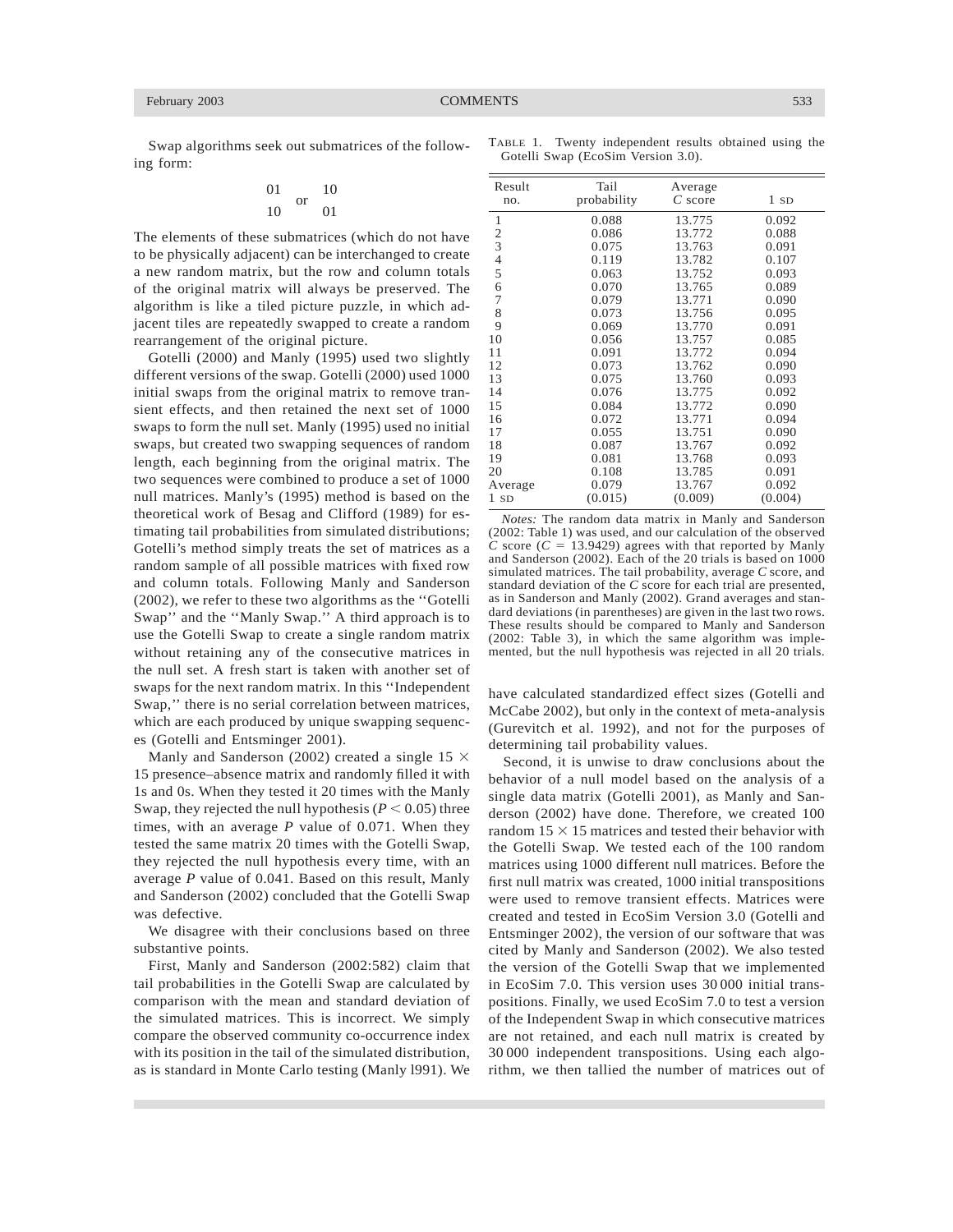|  |  |  |  |  |  | TABLE 2. Consistent results of different swap algorithms. |  |
|--|--|--|--|--|--|-----------------------------------------------------------|--|
|--|--|--|--|--|--|-----------------------------------------------------------|--|

| Algorithm        | Source                     | No.<br>signifi-<br>cant<br>trials | Tail<br>probability | Average<br>$C$ score | 1 SD         |
|------------------|----------------------------|-----------------------------------|---------------------|----------------------|--------------|
| Gotelli Swap     | EcoSim 3.0                 |                                   | 0.079(0.015)        | 13.767 (0.009)       | 0.092(0.004) |
| Gotelli Swap     | EcoSim 7.0                 |                                   | 0.078(0.019)        | 13.756 (0.013)       | 0.124(0.007) |
| Independent Swap | $E \cos \frac{3}{2}$ 7.0   |                                   | 0.077(0.008)        | 13.752 (0.004)       | 0.124(0.007) |
| Manly Swap       | Manly and Sanderson (2002) | 3                                 | 0.071(0.022)        | 13.750 (0.013)       | 0.127(0.009) |
| Gotelli Swap     | Manly and Sanderson (2002) | 20                                | 0.041(0.009)        | 13.730 (0.012)       | 0.113(0.006) |

*Notes:* All tests use the random  $15 \times 15$  matrix presented in Manly and Sanderson (2002: Table 1). Out of 20 simulation trials, results are presented for the number of significant results  $(P < 0.05)$ , average P value, C score, and standard deviation. Standard deviations for each of these averages are given in parentheses. Only Manly and Sanderson's (2002) implementation of the Gotelli Swap generated nonrandom results for their random test matrix.

the 100 for which the null hypothesis was rejected (*P*  $<$  0.05) in either tail of the distribution. For a set of 100 random matrices, a well-tempered null model should reject the null hypothesis for approximately 5 matrices in each tail of the distribution. We obtained this result for all 3 of the swap algorithms we tested. There was no evidence of an excessive Type I error rate for the Gotelli Swap, which confirms other benchmark tests (Gotelli 2000, Gotelli and Entsminger 2001).

Third, we were unable to reproduce the results reported in Manly and Sanderson (2002). When we applied the Gotelli Swap as implemented in EcoSim 3.0 to the random matrix they presented in their Table 1, we never rejected the null hypothesis in 20 trials, and generated an average *P* value of 0.079 (Table 1). The different variants of the swap algorithm that we tested did not produce identical distributions, but they all gave comparable results that were not qualitatively different from Manly and Sanderson's (2002) version of the Manly Swap (Table 2). Most important, the results of our implementation of the Gotelli Swap are similar to those of the Independent Swap, in which there is no serial correlation of random matrices.

The results presented here reaffirm the extensive benchmark tests in Gotelli (2000) and Gotelli and Entsminger (2001), as well as the hundreds of unpublished tests we have performed on the Gotelli Swap during software development. Our results are also consistent with other explorations of sequential swap algorithms by Stone and Roberts (1990) and A. Zaman and D. Simberloff (*unpublished manuscript*). We would never assert that our programs are error-free. However, our implementation of the Gotelli Swap produces unique matrices in the correct frequencies that are predicted by a theoretical analysis (Appendix in Gotelli and Entsminger 2001). Manly and Sanderson (2002) have claimed that the single matrix they presented is random, and all of our tests point to the same conclusion (Tables 1, and 2). We appreciate that there are a wide variety of approaches to null model analysis and to computer programming, and we are not claiming that the Gotelli Swap is the best or the only algorithm that should be used in null model analysis. Nevertheless, we do not accept Manly and Sanderson's (2002) conclusion that the Gotelli Swap algorithm is ''irredeemably flawed.'' The most prudent method for evaluating null model algorithms is to test their performance on a large number of random and structured matrices (Gotelli 2001), which we have done for the Gotelli Swap and other related algorithms (Gotelli 2000). In this way, frequencies of Type I and Type II errors can be measured.

### *Acknowledgments*

We thank Aaron Ellison and Andrew Solow for comments on the manuscript. EcoSim software development is supported by NSF grant DEB 01-07403.

#### *Literature cited*

- Besag, J., and P. Clifford. 1989. Generalized Monte Carlo significance tests. Biometrika **76**:633–642.
- Connor, E. F., and D. Simberloff. 1979. The assembly of species communities: chance or competition? Ecology **60**: 1132–1140.
- Diamond, J. M. 1975. Assembly of species communities. Pages 342–444 *in* M. L. Cody and J. M. Diamond, editors. Ecology and evolution of communities. Harvard University Press, Cambridge, Massachusetts, USA.
- Gotelli, N. J. 2000. Null model analysis of species co-occurrence patterns. Ecology **81**:2606–2621.
- Gotelli, N. J. 2001. Research frontiers in null model analysis. Global Ecology and Biogeography Letters **10**:337–343.
- Gotelli, N. J., and G. L. Entsminger. 2001. Swap and fill algorithms in null model analysis: rethinking the knight's tour. Oecologia **129**:281–291.
- Gotelli, N. J., and G. L. Entsminger. 2002. EcoSim: null models software for ecology. Version 7.0. Acquired Intelligence and Kesey-Bear, Jericho, Vermont, USA. <http:// homepages.together.net/~gentsmin/ecosim.htm>
- Gotelli, N. J., and G. R. Graves. 1996. Null models in ecology. Smithsonian Institution Press, Washington, D.C., USA.
- Gotelli, N. J., and D. J. McCabe. 2002. Species co-occurrence: a meta-analysis of J. M. Diamond's assembly rules model. Ecology **83**:2091–2096.
- Gurevitch, J., L. L. Morrow, A. Wallace, and J. S. Walsh. 1992. A meta-analysis of field experiments on competition. American Naturalist **140**:539–572.